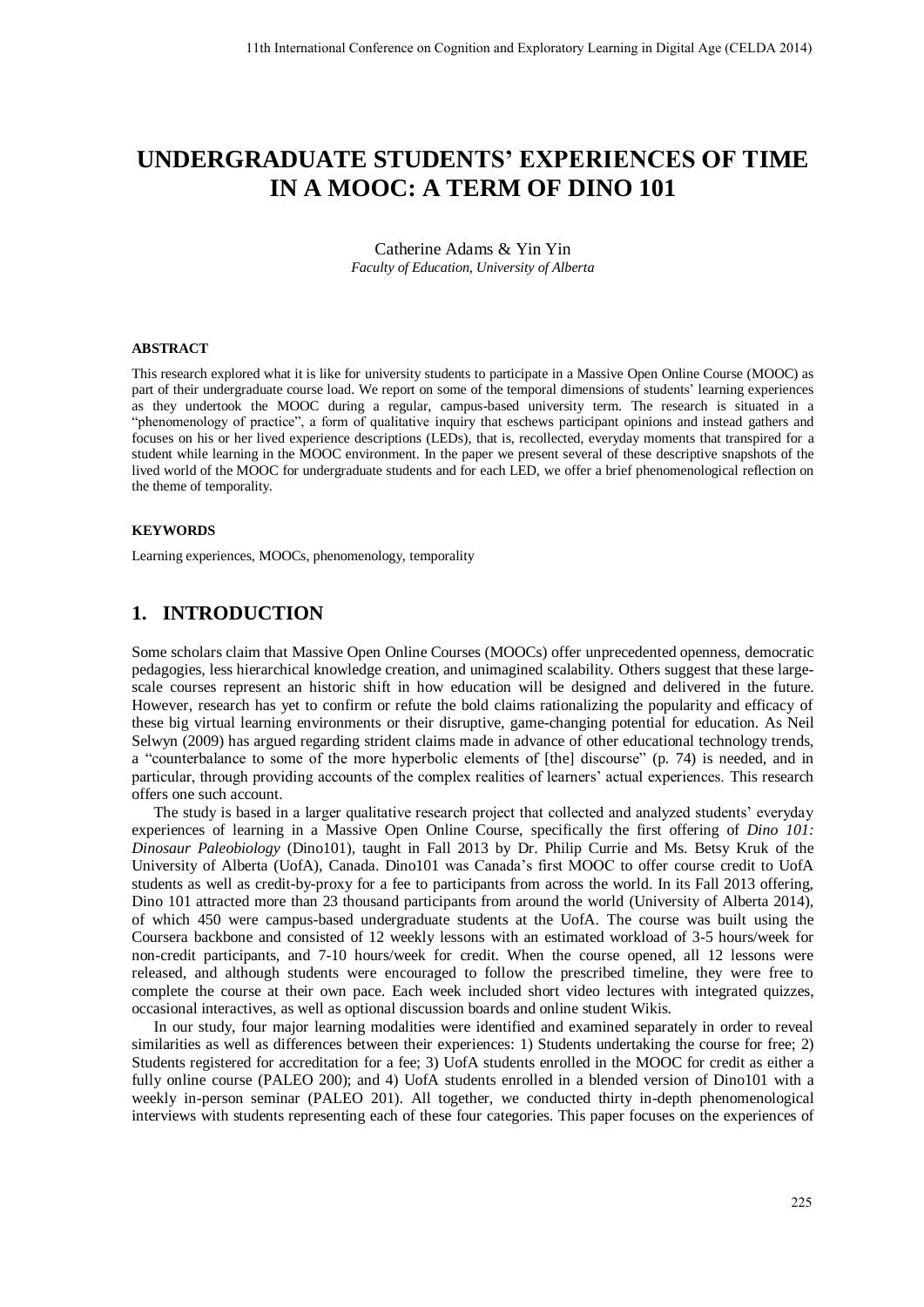undergraduate students who undertook Dino101 as an online-only course (PALEO 200) during a regular, campus-based university term. In particular, we focus on these students' lived sense of time in and around this MOOC.

# **2. CONTEXT AND METHODOLOGY**

#### **2.1 Research Context and Questions Addressed**

Empirical studies of students' MOOC learning experiences are still limited. In the context of Siemens & Downes (2011) *Connectivism and Connective Knowledge 2011* cMOOC, Littlejohn (2013) conducted a mixed-method study about learners' engagement patterns and identified three levels of engagement: active, lurkers and passive participants. These results are comparable to Kizilcec, Piech & Schneider's (2013, April) learning analytics findings across three xMOOCs; their study showed four distinct student engagement trajectories: completers, auditors, disengaged learners and samplers. In two other xMOOC data mining studies of "first MOOCs" (edX's "Circuits and Electronics" and Duke's "Bioelectricity"), concern was expressed regarding low completion rates, and suggested "persistence" was a key variable determining student success (Belanger and Thorton 2013; Breslow et al 2013). Belanger and Thorton (2013) noted that a MOOC's time commitments might prove prohibitive for some students.

MOOC's prominently self-paced feature has directed some researchers to attribute students' persistence to the availability of study time and to the discipline of self-direction and regulation. A California-based study (Tornsaufer 2013), that compared student retention rate among different social backgrounds in the context community college online credit courses, concluded that further study is needed to investigate if lack of time is a reason of dropping-out. In their recent review of the MOOC completion rate literature, Khalil and Ebner (2014) echoed Tornsuafer's call for further research in this area. Both quantitative and qualitative researchers have recognized the time-sensitive nature of MOOC learning by, for instance, identifying the significance of students' early engagement in online discussion forums (Yang 2014) and noting the time needed for a new learner to establish a sense of learning community (Waite et al 2013). A recent case study (Chen and Chen 2014) revealed students' concerns over dropping a MOOC, and suggested that low retention rate may be more a matter of time management rather than the shortage of time. Along these lines, some researchers have focused efforts on developing learning assistive software to support students in managing their time in a MOOC (Gutiérrez-Rojas et al 2014; Alario-Hoyos et al 2014). However, no studies to-date have methodically addressed the everyday "realities of learners' actual experiences" (Selwyn 2009, p.74) related to the temporal dimensions of a MOOC.

The authors' previous study of free MOOC completers examined some of the lived relational dimensions of MOOCs and found that an intimate and pedagogically powerful tutorial sphere seemed to develop for some students while watching the video lectures (Adams et al 2014). In the current study, given MOOC's low retention rates and its possible relationship to time demands and limitations, we examine the temporal dimensions of one MOOC, specifically, how time is experienced and lived for campus-based students taking Dino101 as part of their regular full-time program. Our intent is to tease out possible differences between a MOOC and a regular university course with reference to time. Thus this research asks: What is it like for undergraduate students' to take a MOOC for credit as part of their campus-based program and how is time lived in the unfolding of this experience?

#### **2.2 Methodology and Data Sources**

In order to study the lived experiences of university students learning in a MOOC, we adopted Max van Manen's (2014) "phenomenology of practice". This qualitative research approach is based in continental philosophy and employs a variety of human science as well as philosophical methods. It aims to explore the everyday structures of "pre-reflective" human involvements, i.e., how we experience our everyday lives rather than how we may conceptualize, theorize, or even rationalize them afterwards. Through gathering examples of lived-through moments or "lived experiences", phenomenology seeks to reveal overlooked, unexpected, as well as taken-for-granted dimensions of a particular human experience, here, the phenomenon of learning in a MOOC as part of a university student's full-time studies in a campus-based program.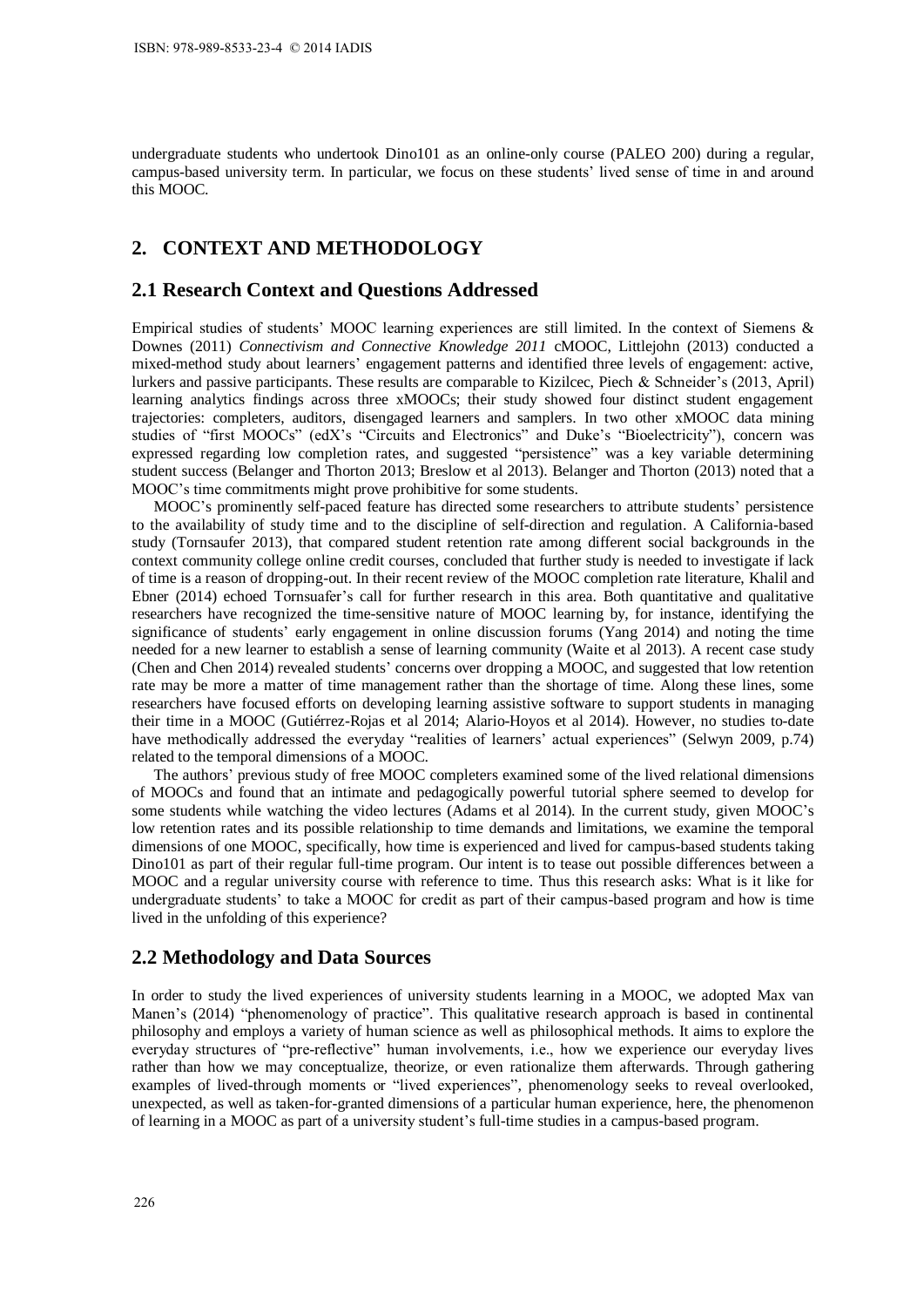For this study, phenomenological data was generated via in-depth, one-hour long, phenomenological interviews with thirty Dino101 completers, either in-person or via Skype. Ten of the thirty participants were UofA students. Interviews were transcribed and culled for Lived Experience Descriptions (LEDs). An LED is a specific moment or event that a student recollects that occurred in the context of learning in Dino101, and specifically excludes (edits out) personal opinions that the student may offer retrospectively about the moment or event, or about MOOCs in general. Phenomenological analysis was then conducted on each LED via the application of multiple heuristics including existential analysis and eidetic reflection. Eidetic reflection derives from Phenomenology of Practice's philosophical tradition, and involves performing techniques such as comparing the LED with similar but distinctly different experiences, in order to draw out unique meaning aspects of the phenomenon.

Existential analysis examines each LED across the universal themes of lived relation (relationality), lived body (corporeality), lived time (temporality), lived space (spatiality), lived things (materiality), and lived technology (mediality). Existentials are universal because they are always already at play in everyone's lifeworld (van Manen 2014). For example, relationality describes our sense of community, of contact, of intimacy and closeness to others, whether others are physically present with us or not. Indeed, lived relation may even be experienced as ones relation with oneself, or of having no sense of relation at all with others. In a previous study of students experiences of a variety of xMOOCs (Adams et al 2014), we examined this existential in terms of a student's relational sense of the instructor; we were surprised to discover that some students developed a very strong sense of relation to the instructor in the context of the video lectures. In conducting our analyses of the Dino101 LEDs, specifically those described by the UofA student participants, "lived time" surfaced as an interesting existential theme with multiple variations. Phenomenologically speaking, "lived" time is distinguishable from "clock" time: an hour seems to pass much more quickly when I am enjoying a coffee with my friend, than when I am bored or waiting impatiently for someone to arrive. While each of these experiences may transpire over the same hour (clock time) and in the same place (a cafe), each event is experienced differently in terms of lived time (and indeed, lived space).

Finally, it is important to note that phenomenology does not aim for generalizability in the usual empirical sense. For example, it makes no claim to articulate universal "essences" or immutable themes. Rather, phenomenology is concerned with describing *possible* human experiences and with revealing unique or singular meaning aspects that seem to inhere in the phenomenon being studied: "phenomenology describes not the *factual* empirical but the *existential* empirical meaning structures of a certain phenomenon or event" (van Manen 2014, p. 353). Phenomenology attends to what is *recognizable* and what is *singular* about a particular human experience.

#### **3. FINDINGS**

The analysis that follows provides four Lived Experience Descriptions or "snapshots" of the world of Dino101 gleaned from our interviews with five PALEO 200 undergraduate students. Each LED is followed by a brief phenomenological reflection. The LEDs were selected based on a unique aspect of lived time that we uncovered during the existential analysis phase of the project, and in some instances, found across multiple LEDs. Other relevant LEDs were not included here due to space constraints.

### **3.1 A Four Day Course**

Last term, I was taking five classes at the same time. Since Dino101 was an online course that did not require *me to go to a class, I wasn't always thinking of it. Actually, after registration, I totally forgot about it until midterm! All of a sudden, among the craziness of my four other classes, I realized, "Oh no, Dino! I forgot about Dino!" So three days before the midterm, I watched the first half of course content—Chapters 1-6—all at once. Then I reviewed the notes in one day. The final exam was not much better either: I watched Chapters 7-12 in one day and spent the next day reviewing right before the exam. Perhaps what I should have done is one chapter every single week—but, in reality, I only spent four days in the course. (Paul, Dino101/PALEO 200 student)*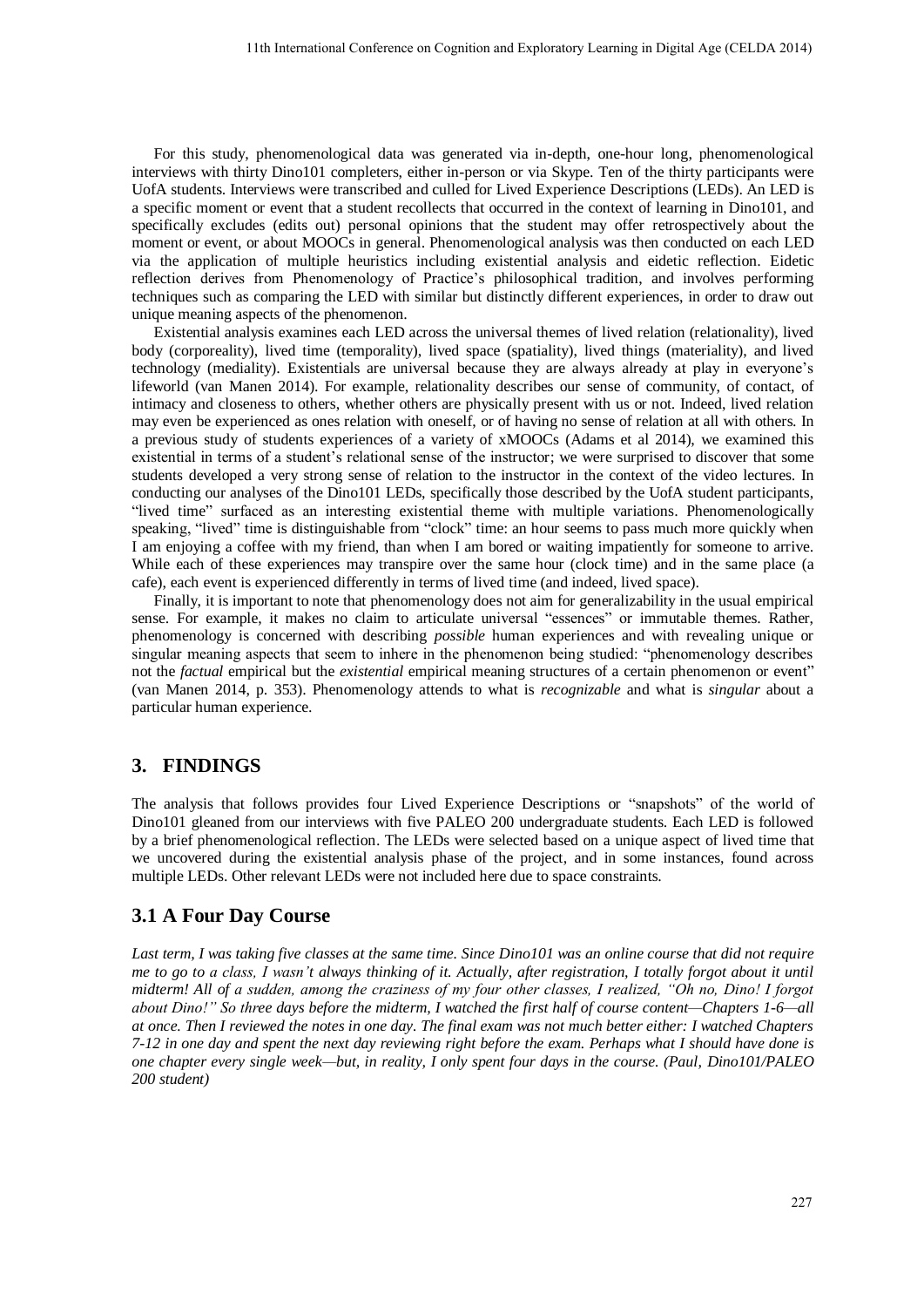Although MOOCs usually begin and end on set dates, many allow self-paced learning that affords students significant freedom and autonomy. Of course for some students, this can translate into pushing some or all of the required learning to the last minute. For Paul, an undergraduate student, Dino101 was one of five courses he was taking for credit during the term. His primary interest in taking the course was not the topic of Dinosaur Paleobiology *per se*—although that could certainly be a welcome side effect—but the fact that it was fully online. While his other four courses required him to attend weekly classes, Dino101 demanded no such routine, and it quickly slipped his mind until midterm time. On the one hand, it seems astonishing that a student can consume six weeks of classes—roughly equivalent to 18 instructional hours—in one sitting, followed by another day to review, then proceed to a university level midterm; then repeat the same formula for the final exam. Of course, one could hardly expect to do this successfully in every subject area! On the other hand, perhaps any sense of astonishment one may have at this accomplishment is based on a taken-forgranted but unexamined view of the semester system, which typically allocates courses bi- or tri-weekly class meeting times spread over three or four months.

The Latin root for "course" means "a running race or course", and stems from the verb *currere* "to run" (*Online Etymology Dictionary* 2014). The word curriculum also derives from this root. A course of learning is thus not only about the distance a student has traveled, typically measured by the amount of content or "ground" covered, but also the time the journey takes from beginning to end, including its tempo, process, motion and rhythm. Clearly a course of learning may not be summarized in a physics equation such as "distance equals to speed multiplied by duration/time", yet as the root *currere* implies, a modicum of speed is nonetheless expected. Indeed, why not allow all students to whiz through their courses at whatever speed seems appropriate? In truth, learning—beyond what may be minimally required to pass a multiple choice exam—needs both planned and sometimes unexpected moments for a student to slow down, speed up, pause and ponder for a while, as well as opportunities for practice and integration over time. Thus while a four day course is doable, it hardly seems desirable in the long run. And in the context of Paul's four-year undergraduate program, four days of Dino appeared to be a relatively painless way to achieve credit for one of the required science courses for graduation. Here, economies of time seem to supersede educational intent.

#### **3.2 Learning like a Machine in a Limited Time**

*Two weeks before the exam, I started on Dino101. Each day was quite intensive because of the high volume of information. I sat at my desk with my earbuds in and a pen and paper in front of me. As I watched the video, I jotted down what the instructor said. When the video was finished, I closed my laptop, pulled the chapter summary from the side, and took out a highlighter to compare and mark what wasn't included in the videos. Then I made myself a worksheet and put it to the side. Before the next video, I gave myself a break before coming back to my worksheet to check what information I still retained. I was learning like a machine within such limited time: I just have to keep figuring out the needed information until I feel confident. Once there's a topic where I'm confused, I write it on the list and I watch the video again, where I listen very carefully to understand what is being said. If I get side tracked, when I come back to the video so much information would have passed. (Kate, Dino101/PALEO 200 student)* 

Computer, headphones and printed notes, paper and pen at hand—Kate deliberately builds a rational space and routine for her learning. In doing so, her sense of time also shrinks to the size of the mechanical structure built by her. In her words, she is learning "like a machine". Yet, what does this mean? A machine, whether simple or complicated, is programmed to achieve a pre-determined goal; it stays on task unless something breaks. As Kate observes, if she gets side tracked, "so much information would have passed". She is highly focused, but only to retain the information for the purposes of the upcoming examination. In this sense, learning in Dino101 for her can be compared as an information gathering and checking process, a programmable, step-by-step procedure. And yet, perhaps programmed time is less temporal since there is less sense of future, only the next repetition of the task. Possible meaningfulness of content withdraws in service of efficiency toward another end: passing the exam. Here, the MOOC videos and its chapter summaries afford the possibility of a precisely timed and highly efficient consumption of information. But is this the kind of learning intended? Or perhaps it is the kind that is encouraged in our current technologized milieu?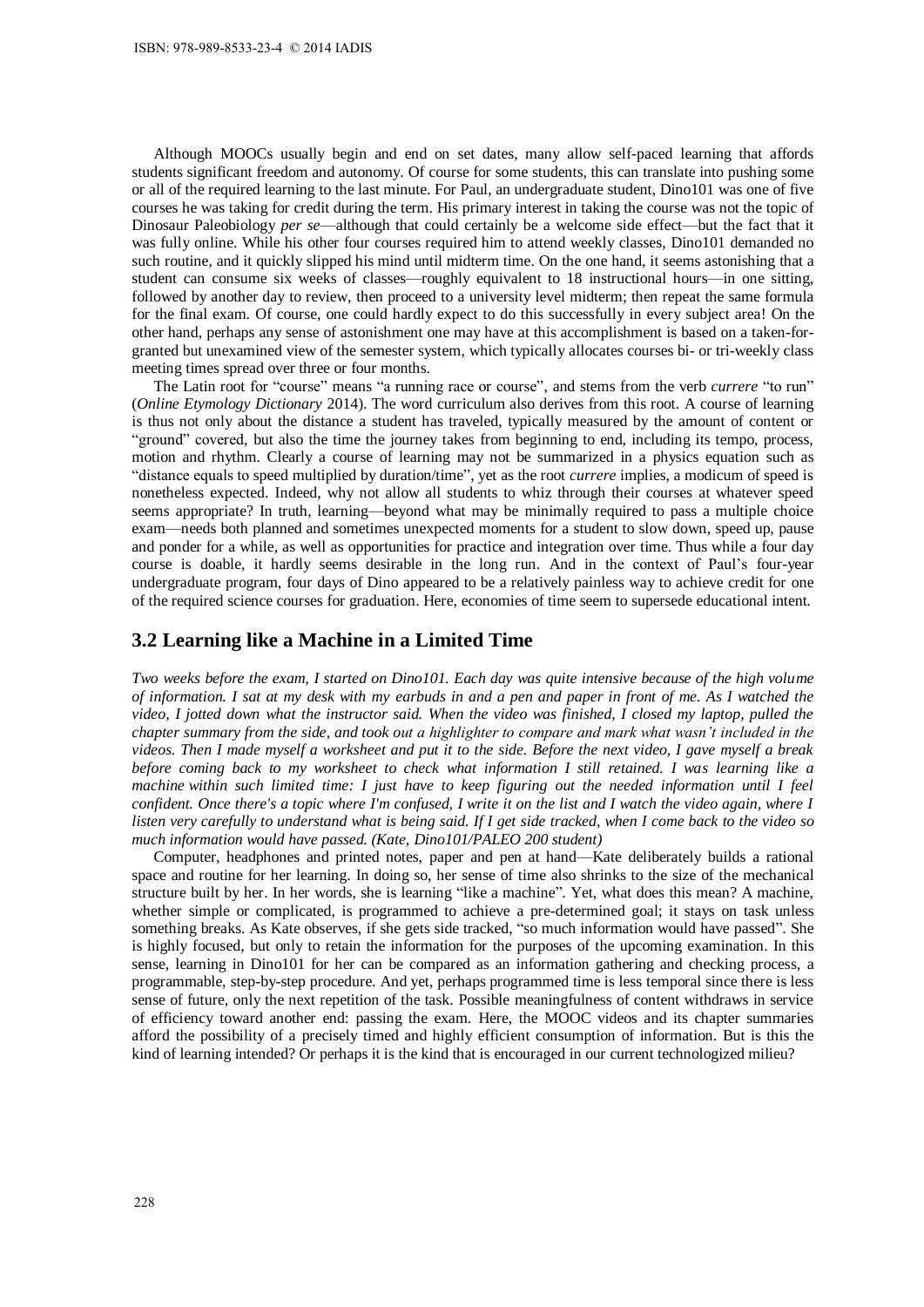# **3.3 Being Slowed Down When Learning With My Brother**

*At some point after midterm, I just randomly threw out an idea to my brother, who was also taking Dino101: "Hey, do you think it'd be better if we do this together?" And he said, "Sure". So we started to watch the lectures and study together. There was an interactive called "Geological Timescale" with geological time periods for us to click and explore. At first I just wanted to rush through and glance it over: It's impossible for them to test on every single detail anyways. But my brother wanted to read through the whole scale: "Do you want to read it out loud?" "OK, sure." I clicked and started reading the big terminologies. I was slowed*  down. My brother waited patiently until I finished, then asked if I understood them all. If not, I then took time *to read them again quietly. Then I handed him the mouse and he started to read. We went through each major and sub category. It was a huge project that took us around 40 minutes. (Michael, Dino101/PALEO 200 student)* 

Rather than rushing through the interactive exercise on the MOOC, which would have been his habit (since it would surely not appear on the test!), Michael was "slowed down" by his brother and his suggestion that they read the terminologies out loud. Just as a parent establishes a pedagogical space by reading a bedtime story together with their child, the two brother-classmates convened a sphere of learning by reading out loud and attending to the strange and somewhat obscure terminologies together. The occasion of this shared and memorable learning experience was a unique interactive timescale available in the Dino101 MOOC. But too, the timescale and its detail would have been quickly passed over but for the presence of another learner with a somewhat different approach to learning.

Michael observes that, "I was slowed down". And in slowing himself down to his brother's speed, a "huge project" was accomplished—yet it only took 40 minutes! The student was surprised that he has spent so much time on something he would have otherwise overlooked, but too, he recognizes it as a meaningful project that was worth the time commitment to see it through.

# **3.4 All Checked Off and a Moment of Silence**

*It's the last lecture for me and my brother. After Betsy thanks us for completing all the video lectures, I stare at the blank screen and think, "That's about it." All the videos are checked off. Now I don't have any more video lectures to watch. I feel a bit upset. I could have spent much more time on it. My brother sits still at his usual spot on my left. A brief moment of silence between us. "OK, time to review the notes". We exchange a look, stand up, and head back to our own bedrooms to study. The class is not yet done. We have to prepare for the on-campus final exam that takes place in two days. (Michael, Dino101/PALEO 200 student)* 

In the very last class in a face-to-face course, after a few last remarks about the final exam or paper, the instructor wishes students good luck and smiles as she watches them file out the room. The moment may quickly dissipate as students approach her about last minutes questions or simply to thank her and chat. In the face-to-face context, the end of a course is usually experienced as a fading out—gradually, students prepare themselves for its completion. In the case of Dino101 and other video-based MOOCs, the lectures may maintain a rather unchanged quality or density throughout the course. Once the final video is watched, the MOOC instructor may seem to just suddenly disappear, leaving a blank or frozen image on the screen for the student to face. As Michael puts it: "that's about it." No more videos to watch. All are checked off. The moment triggers a sense of regret: so much more time could have been spent attending to the lectures, perhaps exploring the material more deeply. Of course there is nothing stopping him from re-watching the videos or pursuing the topic in more depth. Nonetheless the end has been marked with a sudden and unexpected decisiveness.

Each watched lecture has been checked off, like days crossed off on a calendar until the last day arrives. Clearly the MOOC space has been designed to afford easy tracking of ones progress and guarantee nothing would be left out in the end even for a most careless learner. In some sense, the progress tracking may turn MOOC video lecture into a student's inventory. As Michael reflected, "I don't have any video lecture to watch". The stock of video lectures is emptied, exhausted, as blank as the screen, not only for him, but also for his brother. A moment is silence is shared. Then it is time to move on and return to studying.